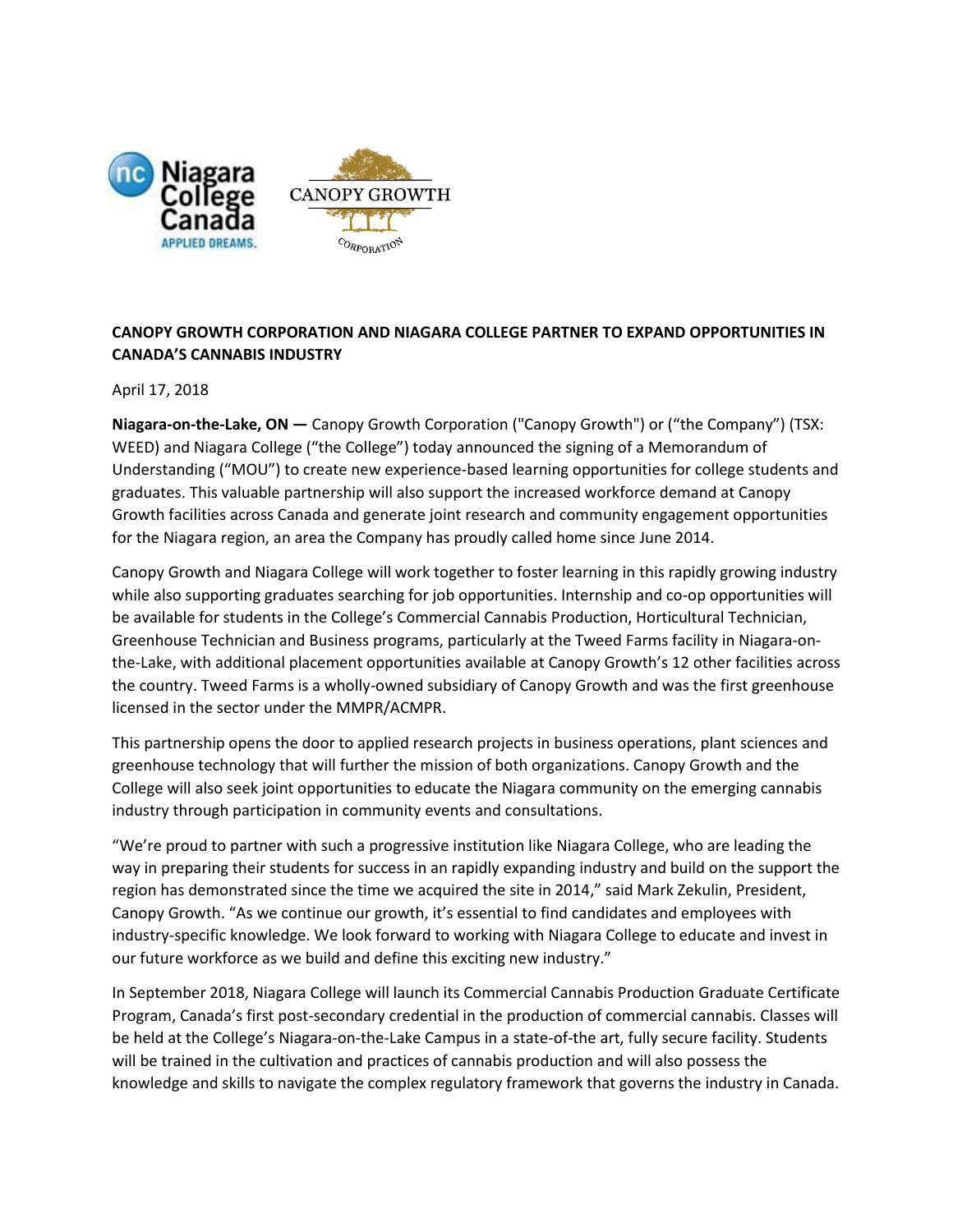"Niagara College prides itself on strong industry partnerships that allow us to offer our students exceptional hands-on learning opportunities. As an educational leader, we are always looking at emerging industries such as commercial cannabis production. We are expanding on our industry relationships to support new education and applied research opportunities across this rapidly growing industry." said Dan Patterson, President, Niagara College. "Partnering with a world-leading organization like Canopy Growth will open up new career and development opportunities for our students and graduates and give them a head start in this very competitive market."

This announcement is timely as expansion efforts are well underway at Tweed Farms to bring the site from 350,000 sq. ft. to approximately 1,000,000 sq. ft. by renovating an existing 458,000 sq. ft. greenhouse on the adjacent property and building a brand new 212,000 sq. ft. state-of-the-art greenhouse which has already been erected.

The rapid expansion of production space speaks to the promise of this industry and to Canopy Growth Corporation's commitment to the Niagara region.

The recently signed MOU will be in effect for two years and is not legally binding on either partner.

Here's to Future (Educational) Growth.

-30-

#### **Media inquiries, please contact:**

Andrew Korchok Communications/Media Advisor Niagara College Office: 905 641-2252 ext. 7430 Cell: 905 329-1642 [akorchok@niagaracollege.ca](mailto:akorchok@niagaracollege.ca)

Caitlin O'Hara Media Relations Cell: 613-291-3239 [caitlin.ohara@canopygrowth.com](mailto:caitlin.ohara@canopygrowth.com)

Investor Relations Tyler Burns [Tyler.burns@canopygrowth.com](mailto:Tyler.burns@canopygrowth.com) 855-558-9333 ex 122

#### **About Niagara College**

Niagara College offers more than 130 diploma, bachelor degree and advanced level programs; as well as more than 600 credit, vocational and general interest Part-Time Studies courses. Areas of specialization include food and wine sciences, advanced technology, media, applied health and community safety, supported by unique learning enterprises in food, wine, beer, horticulture and esthetics. For more information visit [niagaracollege.ca.](http://niagaracollege.ca/)